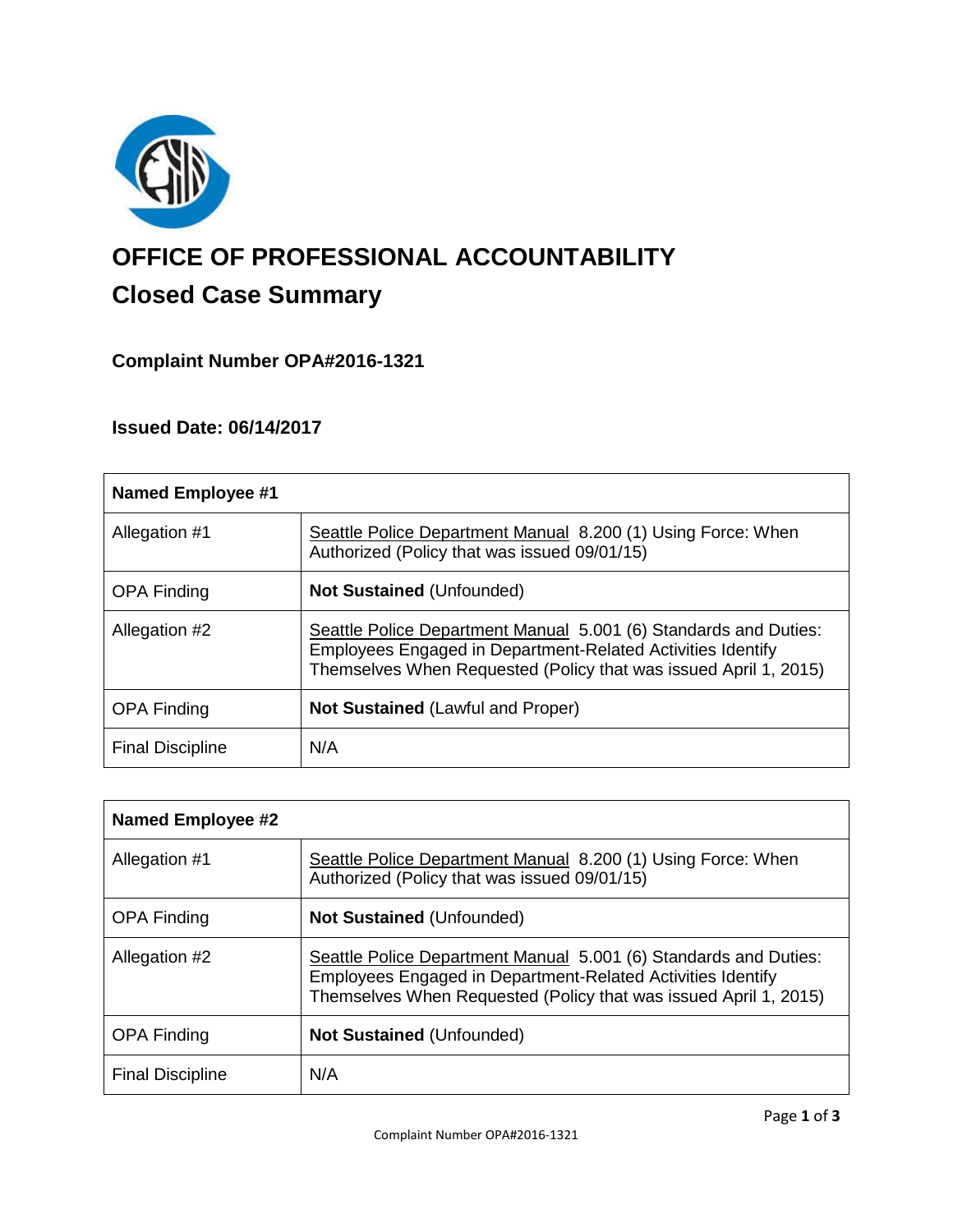| Named Employee #3       |                                                                                                                                                                                                     |
|-------------------------|-----------------------------------------------------------------------------------------------------------------------------------------------------------------------------------------------------|
| Allegation #1           | Seattle Police Department Manual 8.200 (1) Using Force: When<br>Authorized (Policy that was issued 09/01/15)                                                                                        |
| <b>OPA Finding</b>      | <b>Not Sustained (Unfounded)</b>                                                                                                                                                                    |
| Allegation #2           | Seattle Police Department Manual 5.001 (6) Standards and Duties:<br>Employees Engaged in Department-Related Activities Identify<br>Themselves When Requested (Policy that was issued April 1, 2015) |
| <b>OPA Finding</b>      | <b>Not Sustained (Unfounded)</b>                                                                                                                                                                    |
| <b>Final Discipline</b> | N/A                                                                                                                                                                                                 |

# **INCIDENT SYNOPSIS**

The Named Employees responded to an incident at a bar.

## **COMPLAINT**

The complainant alleged that he was pushed down by Unknown SPD Employees outside a bar. The complainant in a 911 call said both the bar security and SPD Officers were involved in an assault against him and the officers refused to provide him their identification. OPA was able to identify three Named Employees who responded to an incident at the bar involving the complainant.

# **INVESTIGATION**

The OPA investigation included the following actions:

- 1. Review of the complaint
- 2. Review of 911 audio files
- 3. Search for and review of all relevant records and other evidence
- 4. Interviews of SPD employees

# **ANALYSIS AND CONCLUSION**

The preponderance of the evidence from the OPA investigation showed that Named Employees #1, #2, and #3 used no force on the complainant.

The preponderance of the evidence from the OPA investigation showed that Named Employee #1 provided his name and identification to the complainant when asked, and that Named Employees #2 and #3 were not asked by the complainant for their identification.